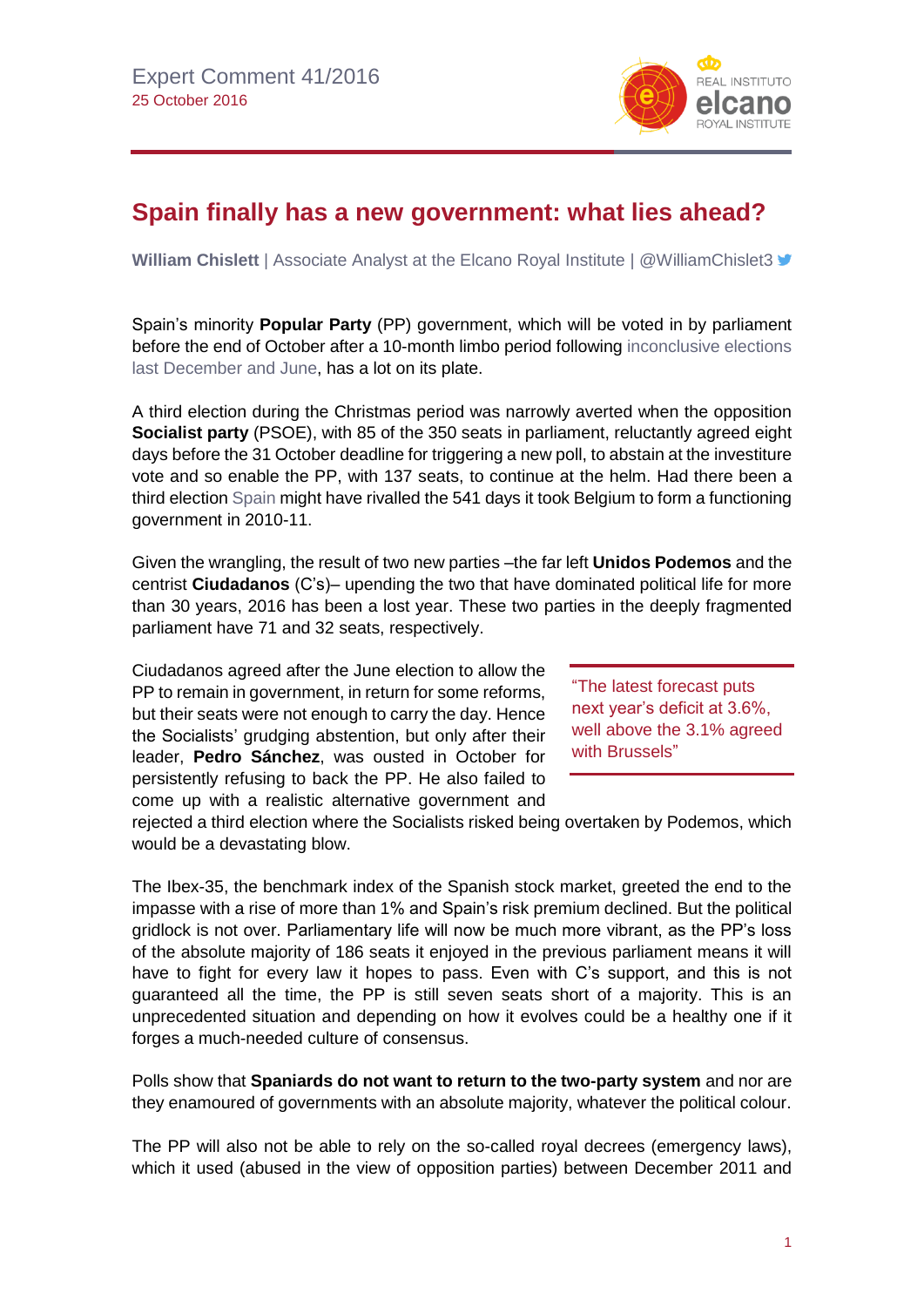December 2015 more than any other government, even though it had an absolute majority.

The government's first test, and a crucial one, is to approve the 2017 budget and finally meet the EU deficit threshold of 3% of GDP. In the absence of a functioning government, and with a worried European Commission (EC) demanding a plan for 2017 by the middle of this month, the PP basically rolled over the 2016 budget.

The PP was supposed to lower the budget deficit to 3% this year, but that proved to be impossible after the government missed the targets in 2014 and 2015. Under the latest deal with the EC, **the deficit has to be below 3% in 2018 or Spain will face a fine**, which it narrowly missed this year. The latest forecast puts next year's deficit at 3.6%, well above the 3.1% agreed with Brussels. The PP needs to find €5.5 billion of tax rises or spending cuts.

Other pressing issues in the government's in-tray include **reforms** to prop up the ailing social security system (whose deficit is a major contributor to the overall budget deficit), particularly state pensions. The special reserve built up during the boom to help pay pensions during times of crisis will be depleted by the end of 2017. The mechanism for reforming the **social security** system is the all-party Toledo Pact, first signed in 1995.

Even more contentious is what to do about **Catalan demands** for a referendum on independence which the region's government is planning to hold next September whether the government agrees or not. Barcelona's every step in its roadmap of laws for an independent state, approved by a regional parliament with a majority of seats held by pro-secessionist parties, is being opposed by the Constitutional Court in Madrid.

"There is still a tremendous reluctance to change the 1978 constitution and rewrite the rules between the state and the regions"

The PP did not let this issue out of the courts and into the political arena in its last government, but that may change now the party no longer has an absolute majority. There is still, however, a tremendous reluctance to change the 1978 constitution and rewrite the rules between the state and the regions, not the least reason being that it runs the risk of opening up a Pandora's Box of competing demands.

The **education system** –with an early school-leaving rate of 20%, double the EU average but well down on a peak of 31% by 2009 at the height of the economic boom when pupils had moved en masse from the classroom to building sites– needs to be overhauled.

Measures to tackle **corruption**, perceived as endemic in the PP and the Socialist party, are also on the agenda. This is a particularly key issue for C's as it agreed an anticorruption pact with the PP earlier this year in return for supporting a new PP government. The PP is currently under intense scrutiny in the so-called Gürtel case of kickbacks for contracts.

In foreign policy. Spain has been largely absent in the debates about the EU's future, following the UK's [Brexit](http://www.realinstitutoelcano.org/especiales/brexit) decision. Its voice has been loudest on one particular issue,